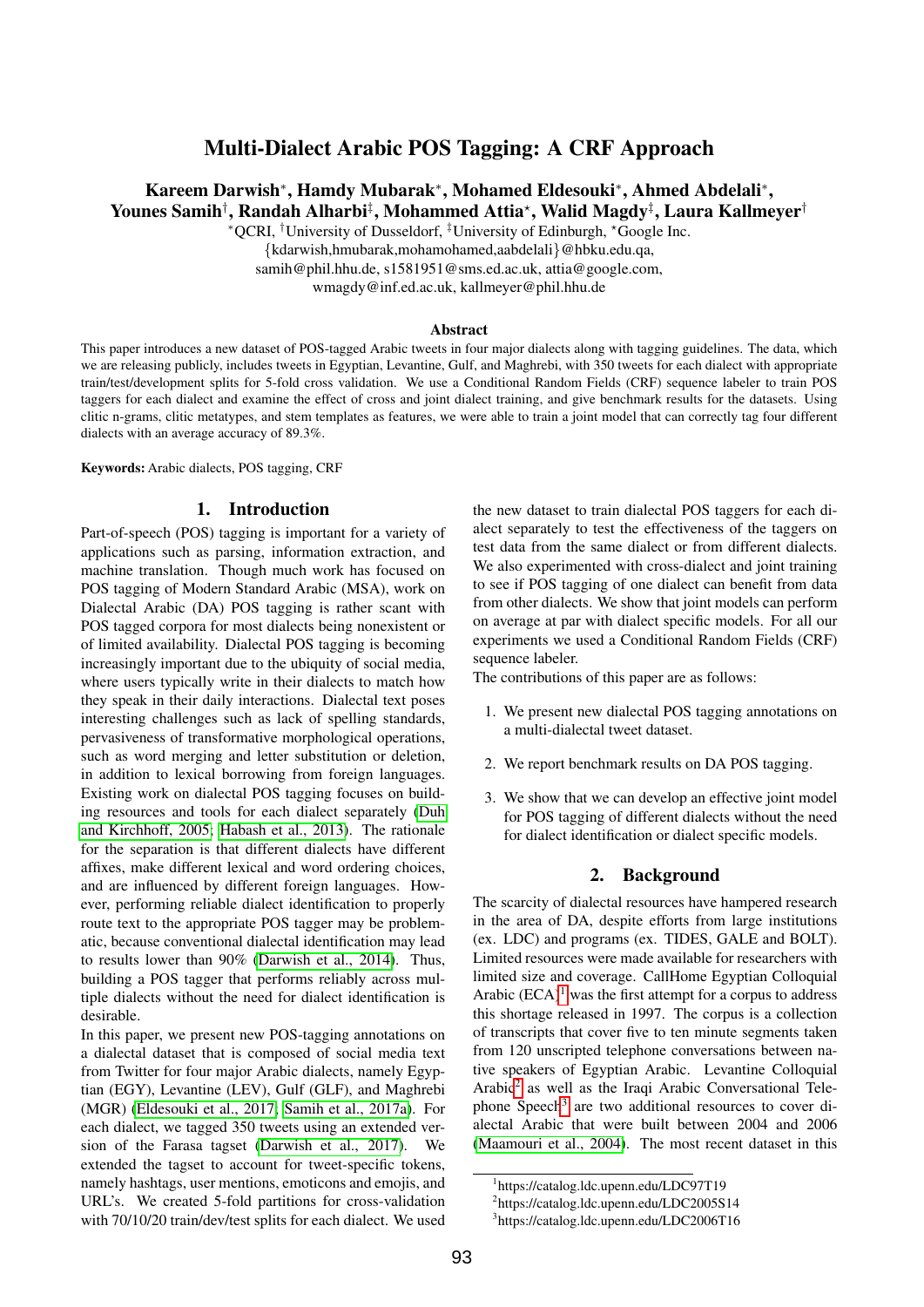series was BOLT Egyptian Arabic SMS/Chat and Translit-eration dataset<sup>[4](#page-1-0)</sup>, which is considerably the largest resource for dialectal Arabic (over a million words) even though it covers only Egyptian. The availability of these resources is stinted given the license requirement. On the other hand, researchers used ad-hoc resources or small datasets that were curated locally and not widely available. [Graja et al. \(2010\)](#page-5-5) created the Tunisian Dialect Corpus Interlocutor (TuDiCoI) which contains 893 utterances, 3,404 words from dialectal conversations between Tunisian railway staff. [Bouamor et](#page-4-2) [al. \(2014\)](#page-4-2) used a collection of 2,000 sentences in Egyptian dialect as a seed to build a multi-dialectal Arabic corpus. The seed sentences were translated by native speaker to their own dialects to create a parallel corpus of Standard Arabic, Egyptian, Tunisian, Jordanian, Palestinian and Syrian Arabic, in addition to English. [Cotterell and Callison-](#page-4-3)[Burch \(2014\)](#page-4-3) extended the work of [Al-Sabbagh and Girju](#page-4-4) [\(2010\)](#page-4-4) and [Zaidan and Callison-Burch \(2011\)](#page-5-6) to build a larger collection of commentaries from five Arabic newspapers and tweets for automatic dialect identification. [Duh](#page-5-0) [and Kirchhoff \(2005\)](#page-5-0) used ECA to build a POS tagger for Egyptian with the support of the MSA ATB. An accuracy of 69.83% with a coverage of 74.10% was achieved. [Habash](#page-5-1) [et al. \(2013\)](#page-5-1) released a new adaptation for MADA [\(Roth et](#page-5-7) [al., 2008\)](#page-5-7), extending it to cover Egyptian as well.

The emergence of social media platforms and their support to languages other than Latin -bidirectional/left-to-right or right-to-left helped dialectal presence to be more apparent than ever. This created a new need for newer resource with wider coverage. Our work attempts to fill some of this gap by providing a collection of tweet data that covers 4 major Arabic dialects as well as POS annotation of the data, which is unique and a first to be open for researchers.

#### 3. Data Description

We used the dialectal Arabic dataset described by [Eldes](#page-5-2)[ouki et al. \(2017\)](#page-5-2) and [Samih et al. \(2017b\)](#page-5-8), which includes a set of 350 tweets for four major Arabic dialects that were manually segmented. The size of the dataset is as follows:

| <b>Dialect</b>  | No of Tweets | No of Words |
|-----------------|--------------|-------------|
| Egyptian (EGY)  | 350          | 7.481       |
| Levantine (LEV) | 350          | 7,221       |
| Gulf (GLF)      | 350          | 6,767       |
| Maghrebi (MGR)  | 350          | 6.400       |

The words in the dataset were segmented in place without any modification or standardization attempts (ex. CODA [\(Habash et al., 2012\)](#page-5-9)), and the segmentation guidelines aimed to generate a number of segments that match the correct number of POS tags for a word.

We used the POS tagset described by [Darwish et al.](#page-4-1) [\(2017\)](#page-4-1) which has 18 tags for MSA POS tagging, and we added 2 dialect-specific tags (namely PROG PART, and NEG PART), and 4 tweet-specific tags (namely HASH, EMOT, MENTION, and URL). Table [1](#page-1-1) contains descrip-tion of the newly added tags<sup>[5](#page-1-2)</sup>.

<span id="page-1-1"></span>

| <b>POS</b>                                            | Description           | Example                                              |  |
|-------------------------------------------------------|-----------------------|------------------------------------------------------|--|
| PROG_PART                                             | Progressive Part.     | ( <u>b</u> nktb) بنكتب                               |  |
| NEG_PART<br><b>HASH</b>                               | <b>Negation Part.</b> | "we are writing"<br>(\$mAkAn) ماكانش<br>"he was not" |  |
|                                                       | Hashtag               | (#yA_rb) #يا_ <sub>ر</sub> ب                         |  |
|                                                       |                       | "#O God"                                             |  |
| <b>EMOT</b>                                           | Emoticon/Emoji        | $:$ )                                                |  |
| <b>MENTION</b>                                        | Mention               | @mohamedAli                                          |  |
| URL                                                   | URL                   | http://t.co/EF5cW                                    |  |
| Table 1. Dislast specific and tweet specific DOS togs |                       |                                                      |  |

Table 1: Dialect-specific and tweet-specific POS tags

Segmentation and POS tagging were applied on the original raw text without any correction as suggested by [Eldes](#page-5-2)[ouki et al. \(2017\)](#page-5-2) to overcome the need for standardization of different dialectal writings proposed in CODA by tion of different dialectal writings proposed in CODA by<br>ومبيقولوش Habash et al. (2012). For example the word  $\ddot{\phantom{0}}$ ֦֧֦֧֦֧֦֧֦֧֦֧֦֧֦֦֧֦֦֧֦֦֜֜֜֜֜֜֜֜֜֜֜֜ J . (wmbyqwlw\$) "and they are not saying" is segmented as +nd they are not saying" is segmented) (wmbyqwlw\$) "and they are not saying"<br>as + +++±Å(w+m+b+yqwl+w+\$) and tagged as:  $\frac{1}{2}$ ļ CONJ+PART+PROG PART+V+PRON+NEG PART.

Words are white-space and punctuation separated while hashtags, emotions, mentions and URL's are considered as single words without internal segmentation. Data is formatted in CoNLL format: Words are split into tokens (clitics), and POS is provided for each token. In our annotation scheme, tokens, words, and sentences are separated by token boundary tag (TB), word boundary tag (WB), and end of sentence tag (EOS) respectively as shown in Table [2.](#page-1-3) Tagging was performed by a native speaker for each dialect. Then, multiple rounds of quality control and revision were performed to obtain high accuracy and consistency across dialects.

<span id="page-1-3"></span>

| Index    | Token                               | <b>POS</b> |
|----------|-------------------------------------|------------|
| 0        | $\cup$ (b) (present cont. particle) | PROG_PART  |
|          | <b>TB</b>                           | TB         |
| $\Omega$ | "I love" (Hb) حب                    | V          |
| 0        | WB                                  | <b>WB</b>  |
|          | ''I listen'' (AsmE) اسمع            |            |
|          | WB                                  | <b>WB</b>  |
|          |                                     |            |
| n        | EOS                                 | EOS        |

Table 2: Data format for segmentation and POS tagging

Figure [1](#page-3-0) compares the distribution of POS tags in the four dialects against a sample of 350 MSA sentences from ATB with similar number of words (7,385 words). From this figure, some interesting observations can be made. For example, the four dialects are generally similar to each other in their POS distribution, while MSA shows substantial divergence. For example, nouns, adjectives, prepositions, numbers, and definite articles appear more frequently in MSA than in dialects, while on the other hand dialects show higher frequency of verbs, pronouns and particles. Our justification for this noticeable disparity is that the POS distribution is affected by the genre. The MSA text is from the formal news domain with a special focus on facts and entities, while the dialects are informal expressions with a focus on events, attitudes, and conversations. Another observa-

<span id="page-1-0"></span><sup>4</sup> https://catalog.ldc.upenn.edu/LDC2017T07

<span id="page-1-2"></span><sup>5</sup>Buckwalter transliteration is used in the paper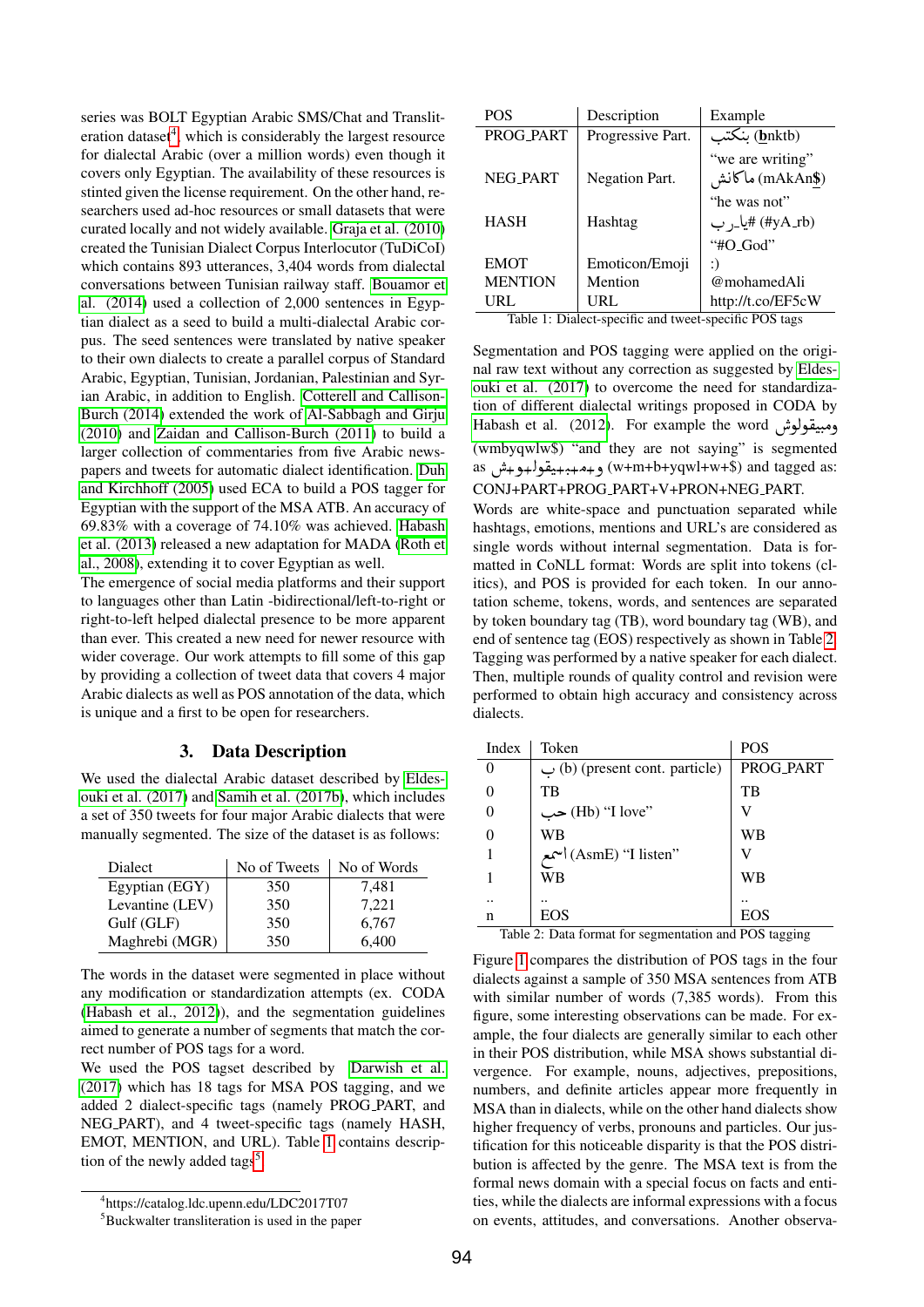tion is that MSA has more noun suffixes and grammatical case endings, while dialects have more progressive particles and negation suffixes. This variance is related more to the linguistic nature of the language rather than the genre.

# 4. Experiments and Evaluation

# 4.1. Experimental Setup

For the experiments that we conducted, we used the CRF++ implementation of a CRF sequence labeler with L2 regularization and default value of 10 for the generalization parameter "C". We conducted three sets of experiments.

In the first, we tested the effectiveness of different features including different size contexts, metatypes, and stem templates, which we describe later.

In the second, we used the training and dev parts for each split for every dialect for training and then we used the test parts for all dialects testing. In these experiments, we were interested in knowing the POS tagging effectiveness when training and testing data are from the same dialect or from different dialects. High results for cross dialect training and testing may indicate closeness between dialects.

In the third set of experiments, we trained on all the train and dev parts of all the dialects jointly and tested on test sets of all the dialects. We were interested in determining if POS tagging from one dialect can benefit from added training data from other dialects.

For our experiments, given a sequence of clitics  $c_n...c_{-2}, c_{-1}, c_0, c_1, c_2...c_m$ , where we assumed perfect segmentation, we used the following features for each clitic  $(c<sub>0</sub>)$ :

- Clitic n-grams. a combination of clitic unigram features  $\{c_{-1}, c_0; c_1\}$ , bigram features  $\{c_{-2}^{-1}; c_{-1}^{0}; c_0^{1}; c_1^{2}\}$ , and alternatively trigram features  $\{c_{-2}^0;c_{-1}^1;c_0^2\}$  and 4gram features  ${c_{-3}^0;c_{-2}^1;c_{-1}^2;c_{0}^3}$ .
- Clitic metatypes. We defined a set of 10 "metatypes" that we heuristically determined. They include: Hashtag (if clitic starts with "#"); Mention (if clitic starts with "@"); URL (if clitic starts with "http"); Emoticon/emoji (if it appears in a list of 2,730 emoticons/emojis that we constructed); Retweet (if the clitic is "RT"); Foreign (if it contains non-Arabic letters); Number (if it matches Arabic or Hindi numerals or a gazetteer of written out numbers that we obtained from Farasa [\(Abdelali et al., 2016\)](#page-4-5)); Punctuation (if it matches punctuations in the UTF8 codepage); Arabic (if it contains Arabic letters only); and Other for all other clitics. Using metatypes was shown to be effective for MSA POS tagging [\(Darwish et al., 2017\)](#page-4-1).
- Clitic stem templates. Arabic words are typically derived from a closed set of roots that are placed in socalled stem templates to generate stems. For example, the root *ktb* can be fit in the template *CCAC* to generate the stem *ktAb* (book). Stem templates may overwhelmingly have one POS tag (e.g., *yCCC* is overwhelmingly a V) or favor one tag over another (e.g., *CCAC* is more likely a NOUN than an ADJ). This was shown to be effective for MSA POS tagging [\(Dar](#page-4-1)[wish et al., 2017\)](#page-4-1), and we were curious to see if this

would be effective for dialects also, particularly given the overlap between MSA and dialectal Arabic. We used Farasa to determine stem templates [\(Abdelali et](#page-4-5) [al., 2016\)](#page-4-5).

For all the experiments, we trained on the training and dev parts and tested on the test part. As mentioned earlier, we also randomly selected 350 MSA sentences from Arabic Penn Treebank (ATB) and treated MSA as a language variety. Doing so would allow us to observe the divergence of dialects from MSA and the relative effectiveness of using a small dataset compared to much more data.

# 4.2. Evaluation

We conducted the the following sets of experiments:

Set 1: In this set, we examined the effectiveness of the different features by when training and testing on the same dialect. We evaluated the following feature sets:

- Baseline (BL): clitic n-grams only, where we used the aforementioned combination of clitic unigrams, bigrams, and trigrams.
- Baseline + stem template  $(+ST)$
- Baseline + metatype  $(+MT)$
- A combination of clitic unigrams and bigrams + stem template + metatype  $(+ST+MT(2g))$
- A combination of clitic unigrams, bigrams, and trigrams + stem template + metatype  $(+ST+MT(3g))$
- A combination of clitic unigrams, bigrams, trigrams, and 4-grams + stem template + metatype (+ST+MT (4g))

Table [3](#page-3-1) reports on the word-level accuracy for the different experiments. To demonstrate the difference between word-level accuracy, which we report here, and clitic-level accuracy, consider the phrase h<br>.. here, and entre-lever accuracy, consider the pinase.<br>• هېيلعب بېلابېكورېة (h+ylEb b+Al+kwr+m – "he ļ will play with the ball") with correct POS tags FU-TURE PART+V PREP+DET+NOUN+NSUFF. If tagger erroneously tagged the phrase as FUTURE PART+V PREP+DET+ADJ+NSUFF, then word-level accuracy would be 1/2 while clitic level accuracy would be 5/6. Since we used 5-fold cross validation, we report on the average across all folds. As the results show, using clitic n-grams only yielded the lowest results. Using stem template and metatype features improved results over using clitic n-grams alone with the combination of both features leading to even greater gain. When combined with stem template and metatype features, a combination of clitic unigrams and bigrams (2g) yielded the best results edging the use of higher order n-grams.

Set 2: Next, we were interested in determining crossdialect training results to see if dialects can learn from each other and whether models from one dialect can generalize to other dialects. For all experiments, we used a combination of clitic unigrams and bigrams with stem template and metatype features (+ST+MT (2g)). Table [4](#page-3-2) reports on cross-dialect results. Not surprisingly, the best results for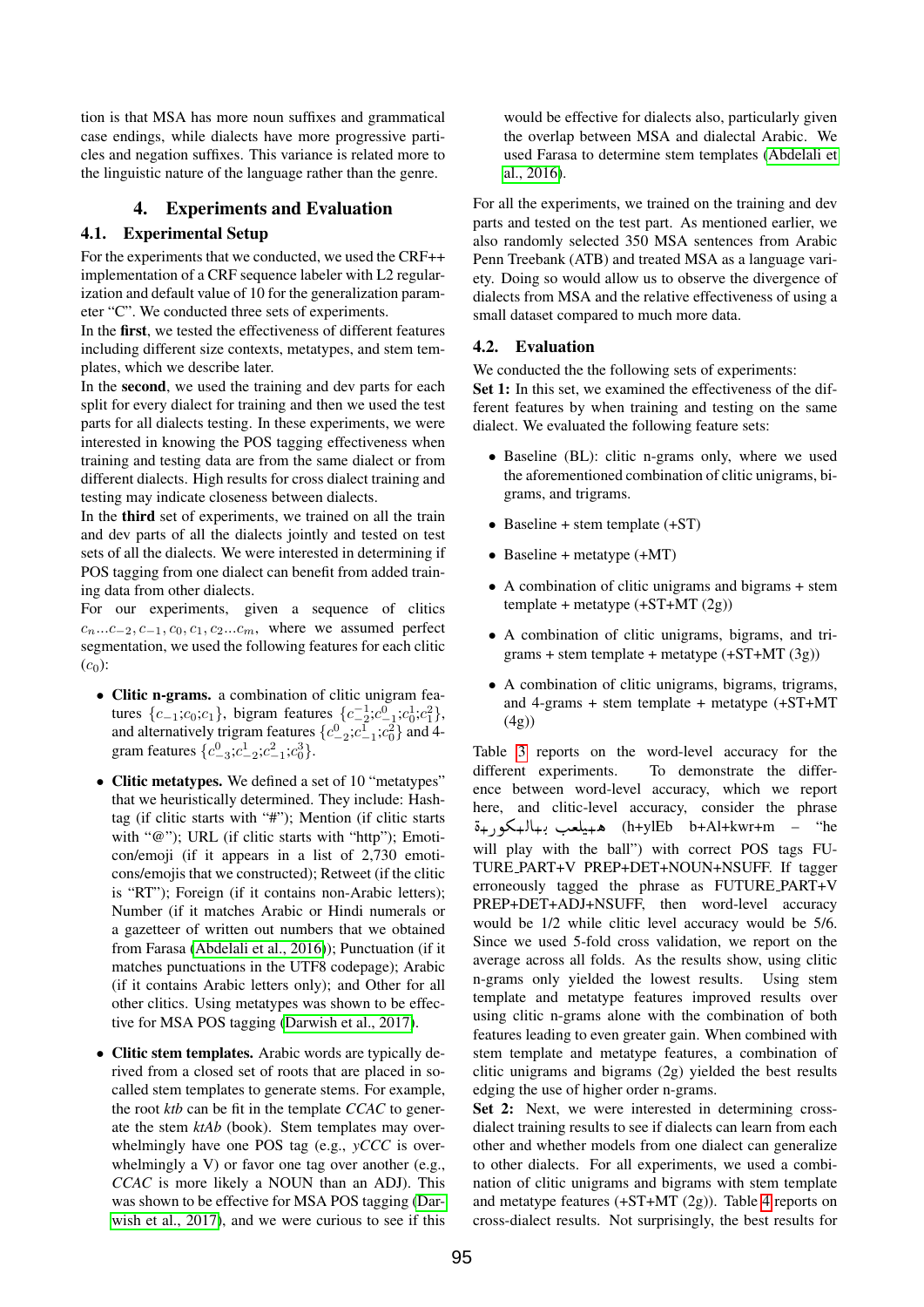<span id="page-3-0"></span>

Figure 1: Distribution of POS tags per dialect and MSA. Tags are ordered according to average usage in MSA and DA

each dialect were obtained when the training and test sets were from the same dialect. Among the different dialects (excluding MSA), Maghrebi suffered the most when the training set was from another dialect, and conversely training on Maghrebi yielded the worst results for all the other dialects. This may indicate that Egyptian, Levantine, and Gulf were closer together and Maghrebi was most dissimilar to all of them. Further, training on MSA and testing on dialects yielded significantly lower results compared to training on dialects and testing on MSA. This may imply that the affixes that we observed in dialects are a superset of those observed in MSA.

Set 3: Lastly, we were curious to see if dialects can benefit from the addition of data from other dialects during training. Thus we combined the training and dev parts for all dialects and tested on the test part of each dialect. Table [5](#page-4-6) reports on the results of joint learning with and without the inclusion of MSA. As the results show, Egyptian and Levantine benefited from the additional training data, while Maghrebi, Gulf, and MSA did not. The difference in accuracy (either positive or negative) ranged between 0.2% and 0.7%. On average across dialects only, the addition of MSA data marginally affected POS tagging effectiveness for different dialects. We suspect that if we use MSA tweets, instead of news sentences that we obtained from ATB, to match the genre of the dialect data would lead to greater improvement. Having a joint model that performs at par or better than dialect specific models across dialects is highly advantageous as it would avoid the need for dialect identification. The results show that a joint model may outperform dialect-specific models.

#### 5. Error Analysis

To evaluate the strengths and weaknesses of our system, we analyzed the predicted results and the various types of errors made by the system. For such, we assessed the top 10 error types for each dialect and MSA for which correct POS of whole words is different than the guessed POS by the system. These errors represent 74%, 70%, 78%, 72% and 85% of all errors in EGY, LEV, GLF, MGR and MSA respectively. Next, we compiled together these errors and sorted them according to their average. Results are shown in Figure [1.](#page-3-0) On the average, 50% of all errors in DA are due

<span id="page-3-1"></span>

|              | <b>MSA</b> | EGY  | <b>LEV</b> | <b>GLF</b> | <b>MGR</b> |
|--------------|------------|------|------------|------------|------------|
| BL.          | 90.0       | 88.8 | 80.8       | 81.9       | 81.7       |
| $+ST$        | 92.8       | 91.4 | 84.3       | 85.9       | 84.2       |
| $+MT$        | 90.7       | 90.3 | 84.5       | 83.5       | 86.1       |
| $+ST+MT(2g)$ | 93.6       | 92.9 | 87.9       | 87.8       | 88.3       |
| $+ST+MT(3g)$ | 93.1       | 92.4 | 87.5       | 87.3       | 88.0       |
| $+ST+MT(4g)$ | 92.5       | 91.6 | 86.8       | 86.6       | 87.2       |
|              |            |      |            |            |            |

Table 3: Per dialect training: baseline (BL), stem templates (+ST), and metatypes (+MT), and combined (+ST+MT) varying clitic ngrams (2g, 3g, and 4g).

<span id="page-3-2"></span>

|                 | <b>Training Set</b> |      |      |            |      |
|-----------------|---------------------|------|------|------------|------|
| <b>Test Set</b> | <b>MSA</b>          | EGY  | LEV  | <b>GLF</b> | MGR  |
| MSA             | 93.6                | 76.1 | 76.1 | 76.9       | 72.7 |
| EGY             | 54.5                | 92.9 | 74.3 | 78.1       | 72.7 |
| <b>LEV</b>      | 52.0                | 74.7 | 87.9 | 73.5       | 69.8 |
| GLF             | 58.7                | 78.8 | 76.7 | 87.8       | 74.4 |
| MGR             | 50.8                | 71.1 | 73.1 | 70.1       | 88.3 |
| Avg             | 61.9                | 78.7 | 77.6 | 77.3       | 75.6 |

Table 4: Cross dialect training using clitic bigrams (2g), stem templates, and metatypes as features.

to incorrect classification of nouns as verbs or adjectives and vice versa. This ratio increases to 65% in MSA.

Table [6](#page-5-10) shows examples of the top error types across all dialects and MSA which represent 71% of all errors. Some of these errors are due to the fact that the words were not seen in training data. However, many of these words, not seen in training data. However, many of these words,<br>such as شوارع (mnTqyp – "logical") and منطقية (\$wArE  $\ddot{\phantom{0}}$  $\frac{1}{2}$ – "streets"), are words that overlap between MSA and dialects and would exist in a large MSA corpus, such as ATB. [Habash and Rambow \(2006\)](#page-5-11) and [Mubarak \(2017\)](#page-5-12) reported an overlap of 60% for LEV verbs and 66% for EGY respectively. This suggests that domain adaptation with MSA data or using word embeddings that are trained on a large Arabic corpus would help overcome such errors.

Another source of errors is due to the lack of writing standards and handling words without correcting their spelling mistakes as in words حياسه ("exsm – "and name") and في المساه ļ  $(m > sAh - "tragedy")$ .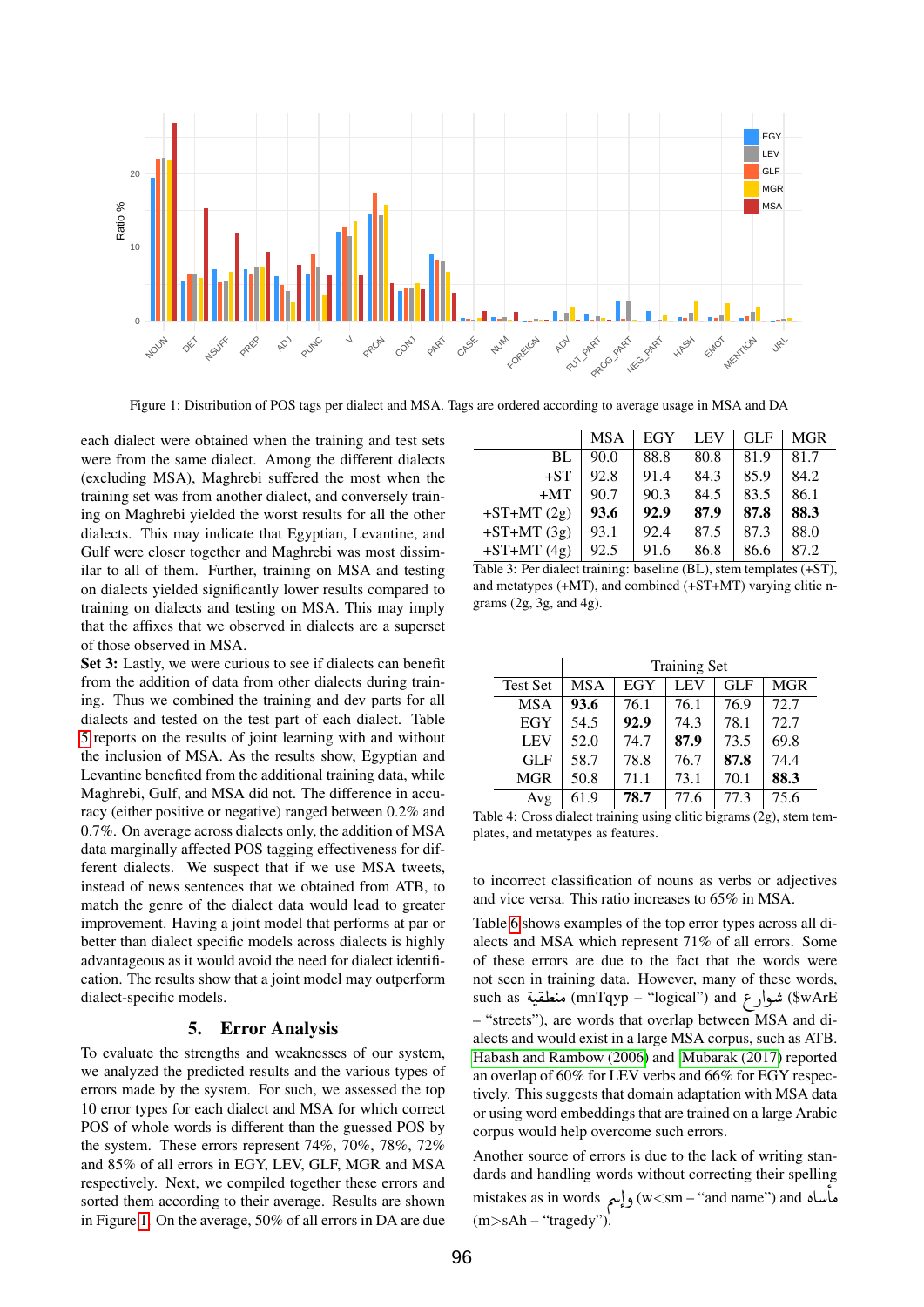

Figure 2: Distribution of Error types

<span id="page-4-6"></span>

|                                                   |         | joint     | joint    |  |
|---------------------------------------------------|---------|-----------|----------|--|
|                                                   | on self | (DA only) | (MSA&DA) |  |
| MSA                                               | 93.6    | 82.5      | 92.5     |  |
| EGY                                               | 92.9    | 93.2      | 93.4     |  |
| <b>LEV</b>                                        | 87.9    | 88.6      | 88.6     |  |
| <b>GLF</b>                                        | 87.8    | 87.2      | 87.4     |  |
| <b>MGR</b>                                        | 88.3    | 87.7      | 87.6     |  |
| Avg (DA only)                                     | 89.2    | 89.2      | 89.3     |  |
| Avg (MSA&DA)                                      | 90.1    | 87.8      | 89.9     |  |
| ٠<br>$\sim$ 1.1.<br>$\sim$ $\sim$<br>$\mathbf{1}$ |         |           |          |  |

Table 5: Results of joint learning

# 6. Conclusion and Future Work

In this paper, we introduced a new dataset for POS tagging of four major Arabic dialects that we constructed from tweets. We plan to provide the data freely to the community including our training, dev, and test splits. We also built POS taggers for the four dialects using a CRF sequence labeler using clitic n-gram features, stem templates, and clitic metatypes. Further, we show that we can train a joint model using data from all the dialects to train a POS tagger with comparable results to mono-dialectal training and testing, alleviating the need for dialect identification prior to POS tagging.

For future work, we plan to explore two distinct directions, namely:

• the use Brown clusters [\(Brown et al., 1992\)](#page-4-7). Brown clustering is a hierarchical clustering of words based on their context and produces a kind of word embeddings that can be learned from large unlabeled texts. The rationale for using it here is that similar words, particularly those that share the same POS tag, tend to appear in similar contexts [\(Owoputi et al., 2013;](#page-5-13) [Stratos and Collins, 2015\)](#page-5-14).

• the use of Deep Neural Networks (DNN). DNNs have the advantage of alleviating the need for specific feature engineering including long distance relationships. Further, character-level models may be able to learning morphological patterns automatically.

#### 7. Bibliographical References

- <span id="page-4-5"></span>Abdelali, A., Darwish, K., Durrani, N., and Mubarak, H. (2016). Farasa: A fast and furious segmenter for arabic. In *HLT-NAACL Demos*, pages 11–16.
- <span id="page-4-4"></span>Al-Sabbagh, R. and Girju, R. (2010). Mining the web for the induction of a dialectical arabic lexicon. In *Proceedings of the Seventh International Conference on Language Resources and Evaluation (LREC 2010)*, pages 288–293.
- <span id="page-4-2"></span>Bouamor, H., Habash, N., and Oflazer, K. (2014). A multidialectal parallel corpus of arabic. In *Proceedings of the Ninth International Conference on Language Resources and Evaluation (LREC 2014)*, pages 1240–1245.
- <span id="page-4-7"></span>Brown, P. F., Desouza, P. V., Mercer, R. L., Pietra, V. J. D., and Lai, J. C. (1992). Class-based n-gram models of natural language. *Computational linguistics*, 18(4):467– 479.
- <span id="page-4-3"></span>Cotterell, R. and Callison-Burch, C. (2014). A multidialect, multi-genre corpus of informal written arabic. In *Proceedings of the Ninth International Conference on Language Resources and Evaluation (LREC 2014)*, pages 241–245.
- <span id="page-4-0"></span>Darwish, K., Sajjad, H., and Mubarak, H. (2014). Verifiably effective arabic dialect identification. In *EMNLP*, pages 1465–1468.
- <span id="page-4-1"></span>Darwish, K., Mubarak, H., Abdelali, A., and Eldesouki, M. (2017). Arabic pos tagging: Dong't abandon feature en-